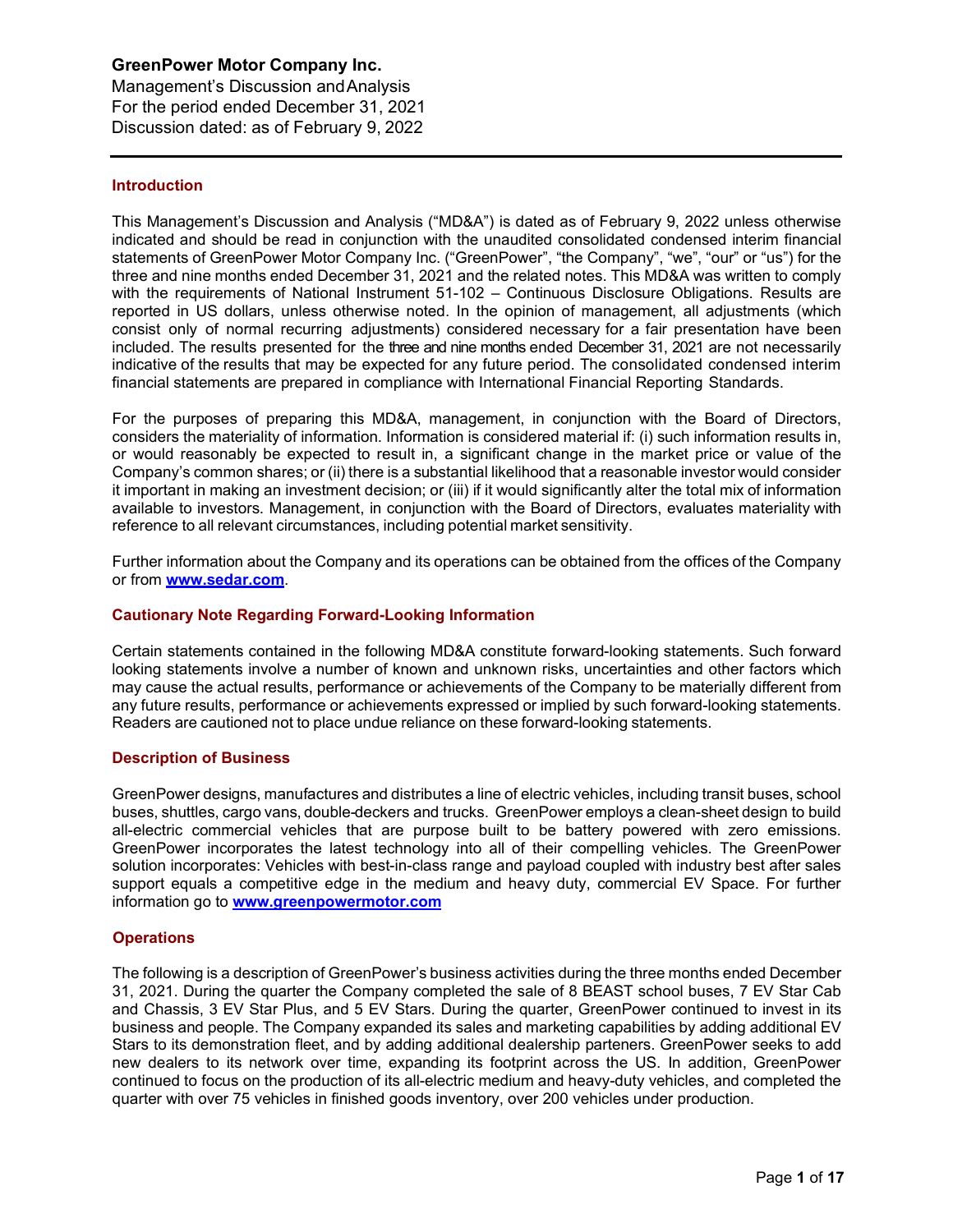Management's Discussion andAnalysis For the period ended December 31, 2021 Discussion dated: as of February 9, 2022

GreenPower delivered eight BEAST all-electric school buses to school districts in Southern California, including six to Thermolito Union Elementary School District and two to Anaheim School District. The BEAST is an all-electric 40-foot, Type D school bus that can seat up to 90 passengers, delivering a range of up to 150 miles on a single charge via a 194kWh battery pack. These all-electric school buses have been very well received by the school districts, and represent an important step towards reducing children's exposure to harmful vehicle emissions. GreenPower continues to see strong demand for its BEAST allelectric school bus and plans to complete additional deliveries to school districts in the fourth quarter with buses in finished goods inventory that are ready to deliver pursuant to sales orders.

During the quarter, GreenPower completed the sale of seven EV Star cab and chassis ("EV Star CC"). Three of the EV Star CC's were delivered to one of GreenPower's distribution partners in Southern California. This distributor has been operating in California for over 70 years has been actively demonstrating the vehicles to its customer base in order to generate future sales opportunities. An additional four EV Star CC's were sold to TCI, a full-service equipment leasing and rental company offering logistics solutions to its customers in multiple states. This partner intends to use these vehicles in its fleet of service vehicles and is another example of GreenPower's focus on developing partnerships with companies that can drive future sales of GreenPower products.

GreenPower completed a follow-on sale of four EV Stars to a customer that is one of the premier providers of employee transportation services to corporations, major universities and hospitals with over 20 million miles driven annually across its fleet. These four EV Stars will be providing employee shuttle services at a Fortune 500 company located on the West Coast. This follow-on order is a testament to the quality and reliability of GreenPower's EV Star, and GreenPower anticipates additional orders from this customer over time. GreenPower sold a fifth EV Star to a municipality in the North East US, demonstrating GreenPower's expanding sales and customer footprint across the US.

GreenPower completed the delivery of three EV Star Transit Plus vehicles to a company based in Vancouver, Canada providing outsourced transportation solutions to commercial clients. It is anticipated that the vehicles will be operating at Vancouver International Airport, Canada's second busiest airport, providing passenger shuttle services. The use of GreenPower's zero-emission EV Stars at YVR is part of the airport's goal of eliminating emissions from their operations and becoming net-zero by 2030.

In early January GreenPower announced its plans to enter into lease/purchase agreement with the state of West Virginia to setup GreenPower's school bus manufacturing facility in South Charleston. As part of this agreement, the state of West Virginia has committed to purchase a minimum of \$15 million of GreenPower vehicles produced at the facility. The new facility is approximately 80,000 square feet, is located on 9.5 acres, offering room for expansion over time, and requires minimal setup to begin school bus production. GreenPower is currently working with the state to determine the operational startup date, which is anticipated in the second half of 2022. The purchase/lease agreement will include deferred payment terms, and the state has agreed to provide up to \$3.5 million in employment incentive payments in exchange for meeting hiring targets, which can be applied towards satisfaction of total payments required under the lease/purchase agreement.

In summary, the continued focus on building out GreenPower's inventory and sales capabilities in different geographies has positioned the company well for the current market environment. Management remains committed to capitalizing on near term growth opportunities and believes that our efforts will translate to increased sales and cash flow in the second half of the year.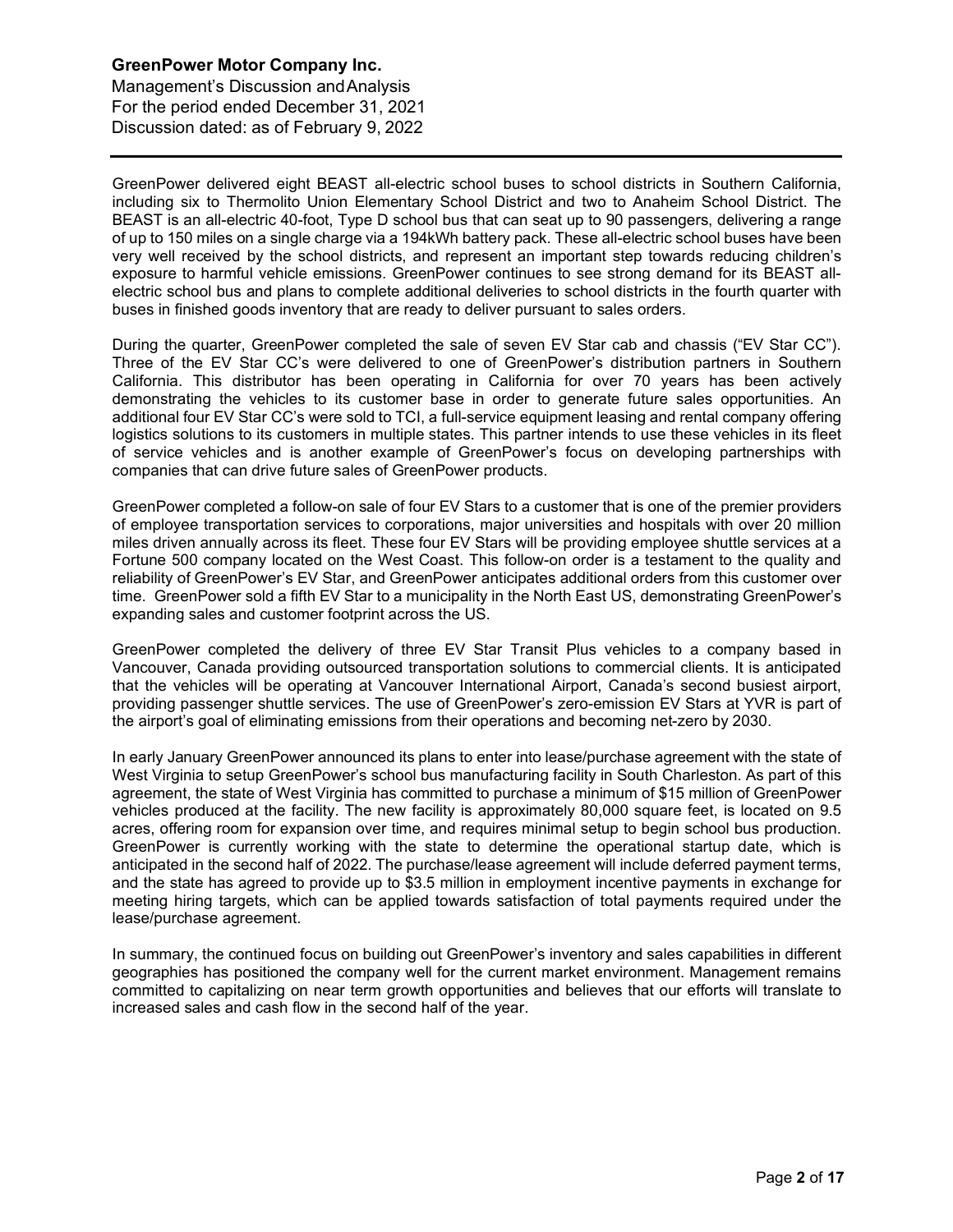Management's Discussion andAnalysis For the period ended December 31, 2021 Discussion dated: as of February 9, 2022

## **Inventory, Property and Equipment**

As at December 31, 2021 the Company had:

- Work in process inventory and production supplies representing EV Stars, EV 250's, BEAST Type D school buses, spare parts and supplies totalling \$17,905,246, and;
- Finished goods inventory representing EV Star Transit +, EV Star Cab and Chassis, BEAST school buses, EV Stars, EV Star Cargo, an EV 350 and charging station totaling \$10,670,374, and;
- Three EV 350's, two Synapse shuttles, 11 EV Stars, 11 vehicles and ancillary equipment classified as property and equipment on the balance sheet totaling \$2,321,448.

## **Trends**

The Company does not know of any trends, commitments, events, or uncertainty that are expected to have a material effect on the Company's business, financial condition, or results of operations other than as disclosed herein under "Risk Factors" and the paragraph below.

## **Results of Operations**

## For the three-month period ended December 31, 2021

For the three-month period ended December 31, 2021 the Company recorded revenues of \$5,313,352 and cost of sales of \$3,837,303 generating a gross profit of \$1,476,049 or 27.8% of revenues. GreenPower's gross profit margin for the quarter was slightly below its 30% target primarily due to the sale of BEAST school buses at a lower gross margin, which was partially offset by sales at a gross margin of higher than 30%. Revenue was generated from the sale of 8 BEAST School buses, 7 EV Star Cab and Chassis, 5 EV Stars, 3 EV Star +, from the sale of parts, as well as from finance and operating leases and other sources. Operating costs consisted of administrative fees of \$1,503,602 relating to salaries, project management, accounting, and administrative services; transportation costs of \$52,679 which relate to the use of trucks, trailers, contractors as well as other operational costs needed to transport company products around North America; travel, accommodation, meals and entertainment costs of \$202,770 related to travel for project management, demonstration of company products, and trade shows; product development costs of \$286,007; sales and marketing costs of \$133,424; insurance expense of \$374,117; professional fees of \$272,168 consisting of legal and audit fees; and office expense of \$128,504 consisting of rent and other office expenses, as well as non-cash expenses including \$1,109,505 of share-based compensation expense and depreciation of \$127,210, generating a loss from operations before interest, accretion, foreign exchange and other income of \$2,801,581.

Interest and accretion of \$94,103, and a foreign exchange loss of \$62,772 resulted in a loss for the period of \$2,958,456. Non-cash expenses consisting of depreciation, accretion and accrued interest, share-based payments, warranty accrual, amortization of deferred financing fees and recovery for credit losses totaled \$1,395,318 in the three-month period.

The consolidated total comprehensive loss for the three-month period was impacted by \$3,204 of other comprehensive loss as a result of the translation of the entities with a different functional currency than presentation currency.

#### For the nine-month period ended December 31, 2021

For the nine-month period ended December 31, 2021 the Company recorded revenues of \$12,414,317 and cost of sales of \$9,134,645 generating a gross profit of \$3,279,672 or 26.4% of revenues. Revenue was generated from the sale of 37 EV Stars, 12 EV Star CC's, 10 BEAST school buses, 4 EV Star+, from the sale of parts and from the sale of 15 EV Stars and 10 EV Star Cab and Chassis for which the Company provided lease financing and which were accounted for as finance leases, as well as from finance and operating leases and other sources. Operating costs consisted of administrative fees of \$4,022,759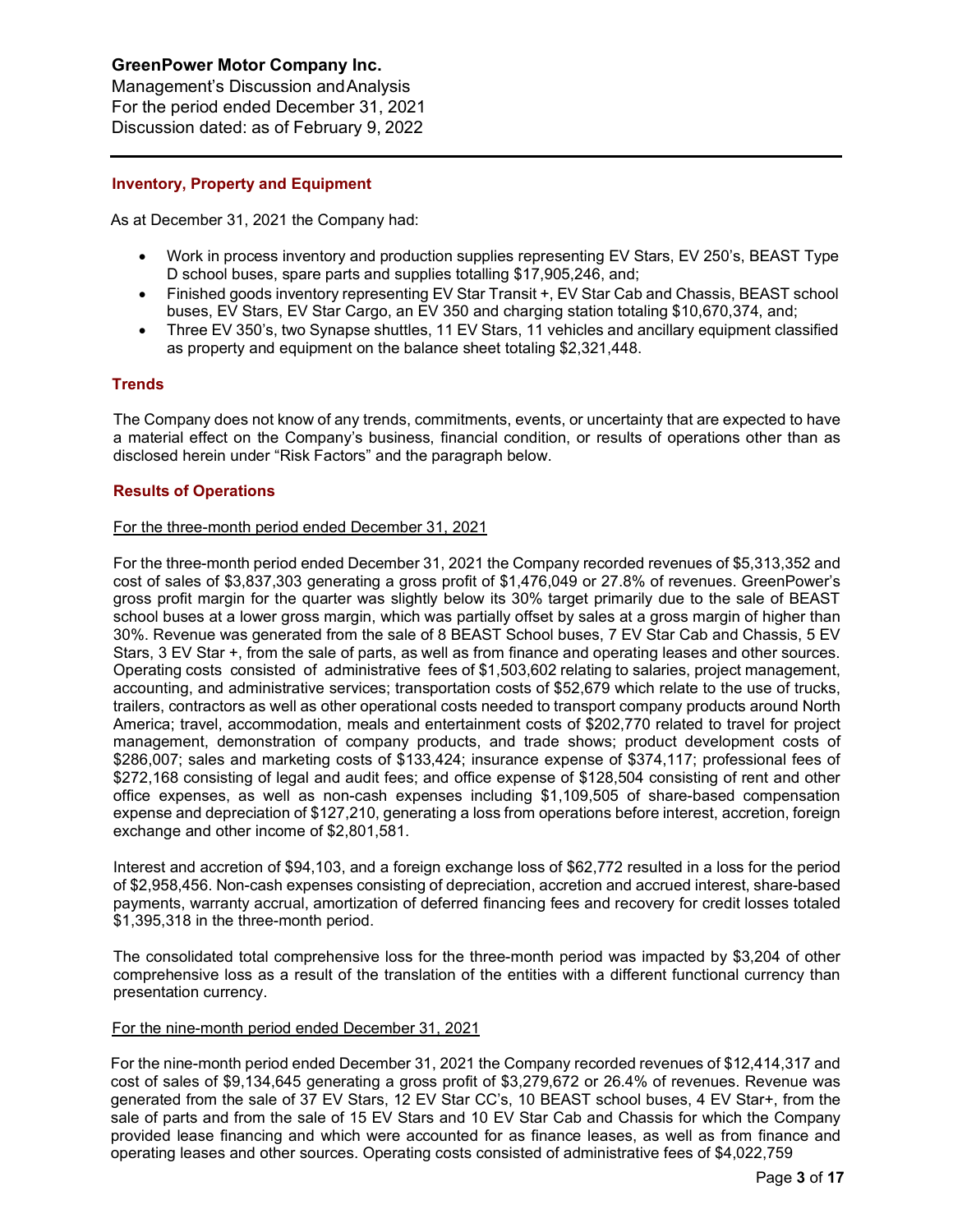Management's Discussion andAnalysis For the period ended December 31, 2021 Discussion dated: as of February 9, 2022

relating to salaries, project management, accounting, and administrative services; transportation costs of \$186,374 which relate to the use of trucks, trailers, contractors as well as other operational costs needed to transport company products around North America; travel, accommodation, meals and entertainment costs of \$419,081 related to travel for project management, demonstration of company products, and trade shows; product development costs of \$926,675; sales and marketing costs of \$421,268; insurance expense of \$804,740; professional fees of \$791,932 consisting of legal and audit fees; and office expense of \$292,434 consisting of rent and other office expenses, as well as non-cash expenses including \$2,787,822 of share-based compensation expense and depreciation of \$392,685, generating a loss from operations before interest, accretion, foreign exchange and other income of \$7,866,214.

Interest and accretion of \$365,585, other income of \$362,978 primarily related to the forgiveness of a loan, and a foreign exchange loss of \$64,546 resulted in a loss for the period of \$7,933,367.

The consolidated total comprehensive loss for the nine-month period was impacted by \$30,080 of other comprehensive loss as a result of the translation of the entities with a different functional currency than presentation currency.

## For the three-month period ended December 31, 2020

For the three-month period ended December 31, 2020 the Company recorded revenues of \$2,398,781 and cost of revenues of \$1,488,974 generating a gross profit of \$909,807 or 37.9% of revenues. Revenue was generated from the delivery of 14 EV Stars for which the Company provided lease financing and which were accounted for as finance leases, from the sale of one EV Star Cargo Plus, one EV Star Plus, and one EV Star, as well as revenue from finance and operating leases and other sources. Operating costs consisted of administrative fees of \$1,051,776 relating to salaries, project management, accounting, and administrative services; transportation costs of \$65,963 which relate to the use of trucks, trailers, contractors as well as other operational costs needed to transport company products around North America; travel, accommodation, meals and entertainment costs of \$73,854 related to travel for project management, demonstration of company products, and trade shows; product development costs of \$186,977; sales and marketing costs of \$182,790; professional fees of \$117,901 consisting of legal and audit fees; and insurance expense of \$233,415 and office expense of \$84,561 consisting of rent and other office expenses, as well as non-cash expenses including \$570,798 of share-based compensation expense and depreciation of \$122,881, generating a loss from operations before interest, accretion and foreign exchange of \$1,789,387.

Interest and accretion on the line of credit, convertible debentures and promissory notes totalled \$362,230, and a foreign exchange gain of \$18,511 resulted in a loss for the period of \$2,133,106. Non-cash expenses consisting of depreciation, accretion and accrued interest, share-based compensation, warranty accrual, amortization of deferred financing fees, and allowance for credit losses totaled \$1,056,014 in the threemonth period.

The consolidated total comprehensive loss for the three-month period was impacted by \$294,759 of other comprehensive loss as a result of the translation of the entities with a different functional currency than presentation currency.

#### For the nine-month period ended December 31, 2020

For the nine-month period ended December 31, 2020 the Company recorded revenues of \$7,506,447 and cost of revenues of \$5,094,338 generating a gross profit of \$2,412,109 or 32.1% of revenues. Revenue was generated from the sale of 52 EV Stars for which the Company provided lease financing and which were accounted for as finance leases, from the sale of one all-electric school bus, from the sale of one EV Star cargo plus, one EV Star plus, one EV Star, and from the sale of parts, as well as revenue from finance and operating leases and other sources. Operating costs consisted of administrative fees of \$2,769,949 relating to salaries, project management, accounting, and administrative services; transportation costs of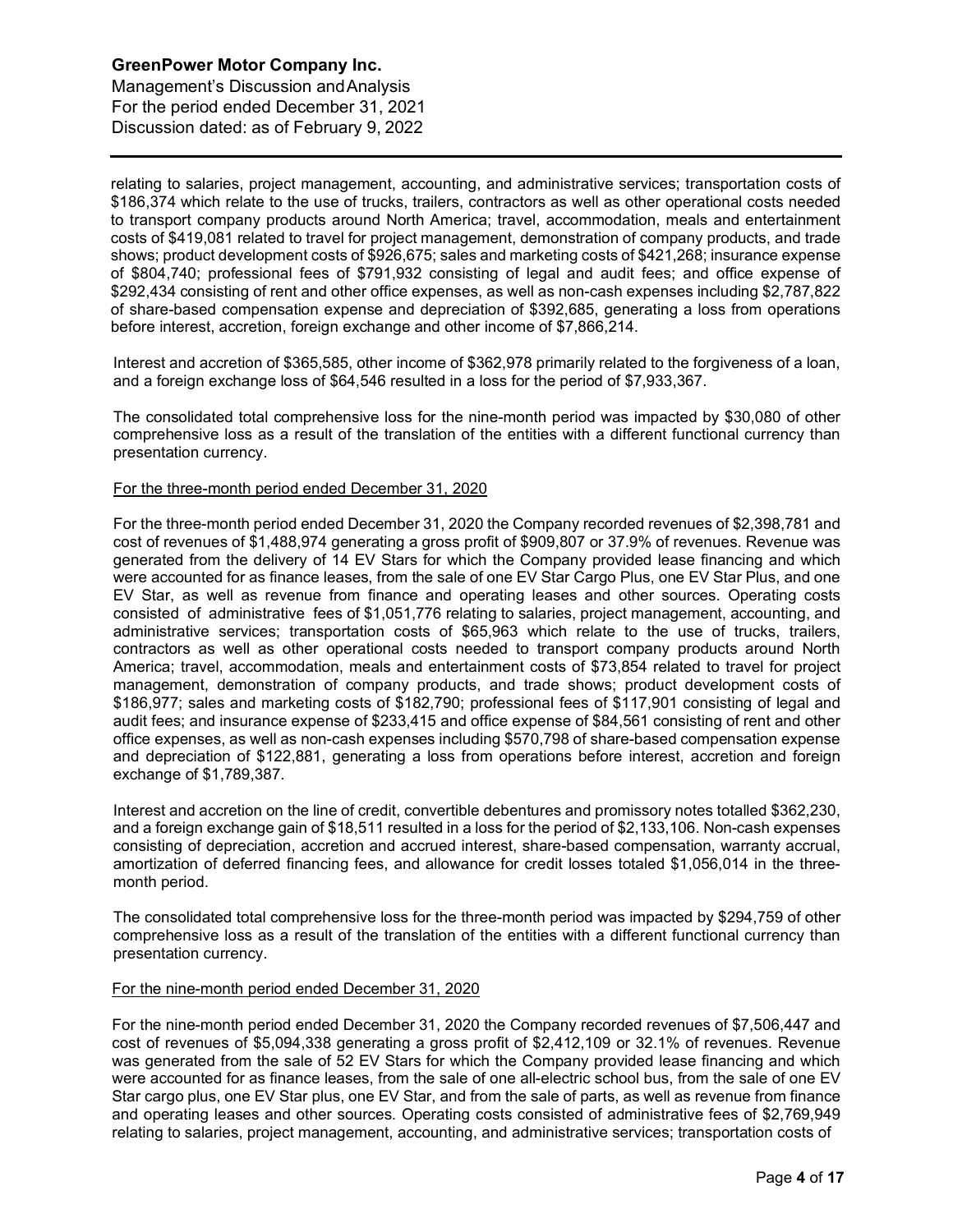Management's Discussion andAnalysis For the period ended December 31, 2021 Discussion dated: as of February 9, 2022

\$119,459 which relate to the use of trucks, trailers, contractors as well as other operational costs needed to transport company products around North America; travel, accommodation, meals and entertainment costs of \$178,715 related to travel for project management, demonstration of company products, and trade shows; product development costs of \$643,785; sales and marketing costs of \$235,834; professional fees of \$275,977 consisting of legal and audit fees; insurance expense of \$330,552 and office expense of \$187,972 consisting of rent and other office expenses, as well as non-cash expenses including \$820,567 of share-based compensation expense and depreciation of \$355,113, generating a loss from operations before interest, accretion and foreign exchange of \$3,500,925.

Interest and accretion on the line of credit, convertible debentures and promissory notes totalled \$1,423,138, and a foreign exchange loss of \$124,542 resulted in a loss for the period of \$5,048,605.

The consolidated total comprehensive loss for the nine-month period was impacted by \$470,946 of other comprehensive loss as a result of the translation of the entities with a different functional currency than presentation currency.

The following tables provide a summary of selected information for the last eight quarters:

|                                              | Three Months Ended |              |    |               |          |             |   |              |
|----------------------------------------------|--------------------|--------------|----|---------------|----------|-------------|---|--------------|
|                                              | December 31,       |              |    | September 30, | June 30, |             |   | March 31,    |
|                                              |                    | 2021         |    | 2021          |          | 2021        |   | 2021         |
| <b>I</b> Financial results                   |                    |              |    |               |          |             |   |              |
| Revenues                                     | \$                 | 5,313,352    | \$ | 4.441.963     | S        | 2,659,002   | S | 4,378,131    |
| Income (loss) for the period                 |                    | (2,958,456)  |    | (2,713,288)   |          | (2,261,623) |   | (2,788,149)  |
| Basic and diluted earnings/(loss) per share* | \$                 | $(0.13)$ \$  |    | $(0.12)$ \$   |          | $(0.11)$ \$ |   | (0.13)       |
| Balance sheet data                           |                    |              |    |               |          |             |   |              |
| Working capital                              |                    | 29,385,551   |    | 31,327,058    |          | 31,391,694  |   | 30,808,375   |
| Total assets                                 |                    | 42,244,573   |    | 40,864,596    |          | 40,930,620  |   | 39,619,355   |
| Shareholders' equity                         |                    | 35, 372, 237 |    | 36,700,920    |          | 36,967,980  |   | 36, 152, 448 |

|                                              | Three Months Ended |               |    |               |   |              |  |               |
|----------------------------------------------|--------------------|---------------|----|---------------|---|--------------|--|---------------|
|                                              | December 31,       |               |    | September 30, |   | June 30,     |  | March 31,     |
|                                              |                    | 2020          |    | 2020          |   | 2020         |  | 2020          |
| <b>I</b> Financial results                   |                    |               |    |               |   |              |  |               |
| Revenues                                     | \$                 | 2,398,781     | \$ | 2,835,411     | S | 2,272,255 \$ |  | 642,401       |
| Income (loss) for the period                 |                    | (2, 133, 106) |    | (1,486,160)   |   | (1,429,337)  |  | (2, 114, 027) |
| Basic and diluted earnings/(loss) per share* | \$                 | $(0.11)$ \$   |    | $(0.09)$ \$   |   | $(0.09)$ \$  |  | (0.14)        |
| Balance sheet data                           |                    |               |    |               |   |              |  |               |
| Working capital (deficit)                    |                    | 31,310,393    |    | 32,477,352    |   | (707, 573)   |  | 743.131       |
| Total assets                                 |                    | 39,814,446    |    | 43,044,685    |   | 14,473,657   |  | 13,207,679    |
| Shareholders' equity                         |                    | 36,956,026    |    | 34,647,254    |   | (2,396,707)  |  | (1, 174, 956) |

\* Based upon the weighted average number of shares issued and outstanding for the period, retroactively restated for the seven-for-one share consolidation completed on August 28, 2020.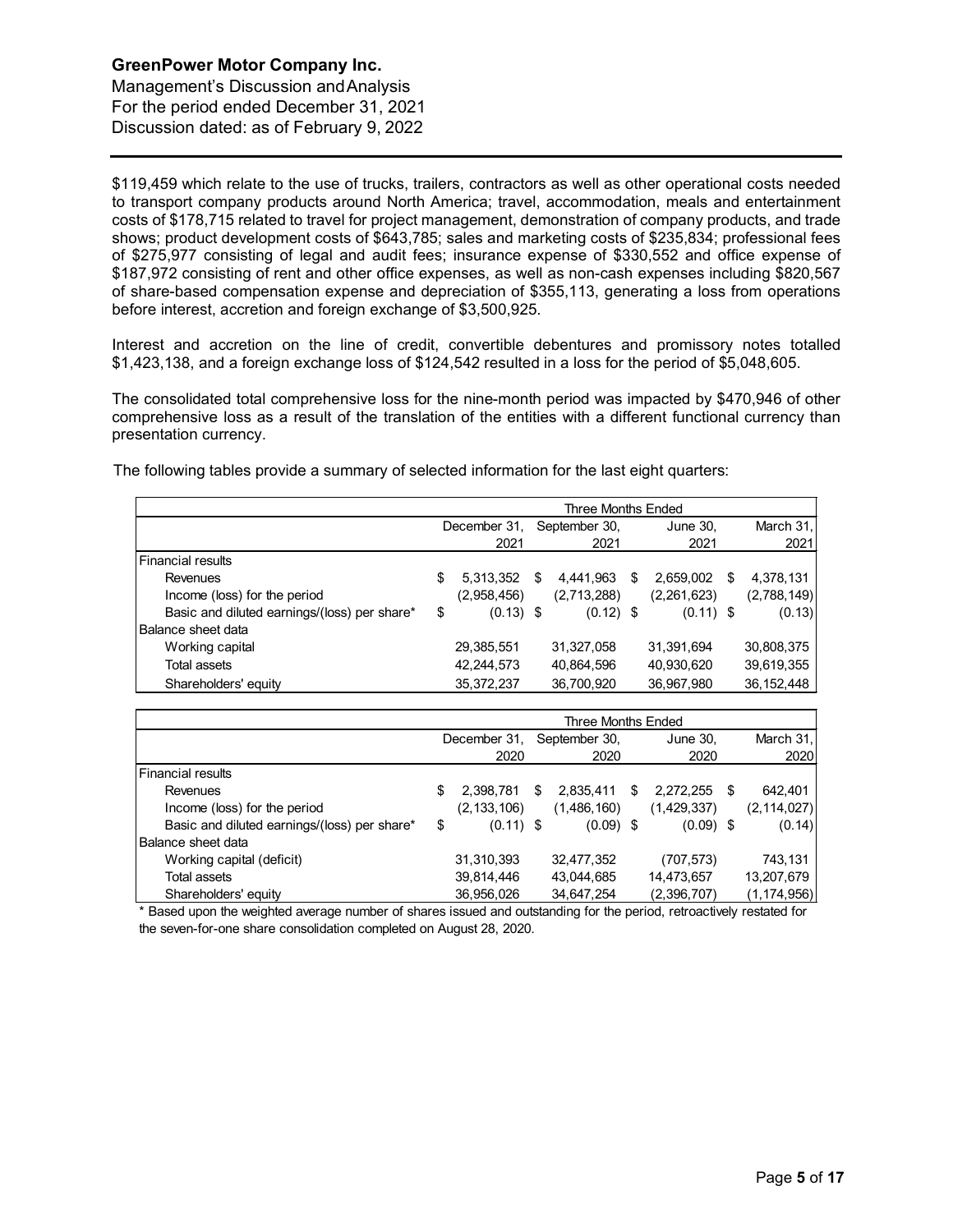Management's Discussion andAnalysis For the period ended December 31, 2021 Discussion dated: as of February 9, 2022

The following table summarizes vehicle deliveries pursuant to vehicle leases and vehicle sales for the last four quarters:

|                         | For the three months ended |          |          |           |  |  |  |  |  |
|-------------------------|----------------------------|----------|----------|-----------|--|--|--|--|--|
|                         | December 31,               | Sept 30, | June 30, | March 31, |  |  |  |  |  |
|                         | 2021                       | 2021     | 2021     | 2021      |  |  |  |  |  |
| <b>Vehicle Sales</b>    |                            |          |          |           |  |  |  |  |  |
| EV Star $(1,2)$         | 15                         | 32       | 6        | 30        |  |  |  |  |  |
| <b>BEAST</b> school bus | 8                          | 2        |          | 0         |  |  |  |  |  |
| Total                   | 23                         | 34       | 6        | 30        |  |  |  |  |  |
| <b>Vehicle Leases</b>   |                            |          |          |           |  |  |  |  |  |
| EV 250                  |                            | 0        | 0        | 5         |  |  |  |  |  |
| EV Star $(1,2)$         |                            | 10       | 15       | Ω         |  |  |  |  |  |
| Total                   | O                          | 10       | 15       | 5         |  |  |  |  |  |
| <b>Total Deliveries</b> | 23                         | 44       | 21       | 35        |  |  |  |  |  |

1) Includes various models of EV Stars.

2) 28 EV Stars sold in the quarter ended September 30, 2021 were previously on leases that were cancelled and subsequently sold, and the leases were originally entered into in the quarters ending June 30, 2021 (14 EV Stars), December 31, 2020 (9 EV Stars), September 30, 2020 (2 EV Stars), June 30, 2020 (1 EV Star), and December 31, 2019 (2 EV Stars). 30 EV Stars sold in the quarter ended March 30, 2021 were previously on leases that were entered into in December 2019 (13 EV Stars), June 2020 (11 EV Stars), and September 2020 (6 EV Stars). These 30 leases were cancelled during the quarter and the vehicles were subsequently sold.

The following table summarizes cash expenses for the last four quarters:

|                                          | For the three months ended |               |    |               |    |            |   |             |
|------------------------------------------|----------------------------|---------------|----|---------------|----|------------|---|-------------|
|                                          | December 31,               |               |    | September 30, |    | June 30,   |   |             |
|                                          |                            | 2021          |    | 2021          |    | 2021       |   | 2021        |
| <b>Total Expenses</b>                    | \$                         | 4.434.505     | \$ | 4.029.257     | \$ | 3,112,255  | S | 3,910,503   |
| Less:                                    |                            |               |    |               |    |            |   |             |
| Depreciation                             |                            | (127, 210)    |    | (133, 113)    |    | (132, 363) |   | (82, 150)   |
| Accretion and accrued interest           |                            | (3,968)       |    | (5, 185)      |    | (6, 482)   |   | 65,482      |
| Share-based payments                     |                            | (1, 109, 505) |    | (934, 804)    |    | (743, 513) |   | (1,278,194) |
| Amortization of deferred financing fees  |                            | (80, 808)     |    | (80, 409)     |    | (177, 408) |   | (163, 105)  |
| Net Warranty Accrual                     |                            | 13,817        |    | (40, 177)     |    | (87, 412)  |   | (78,019)    |
| (Allowance) / recovery for credit losses |                            | (87,644)      |    | (27,142)      |    | 14,670     |   | (338, 818)  |
|                                          |                            |               |    |               |    |            |   |             |
| <b>Total Cash Expenses (1)</b>           | S                          | 3,039,187     | S  | 2.808.427     | \$ | 1.979.747  | S | 2.035.699   |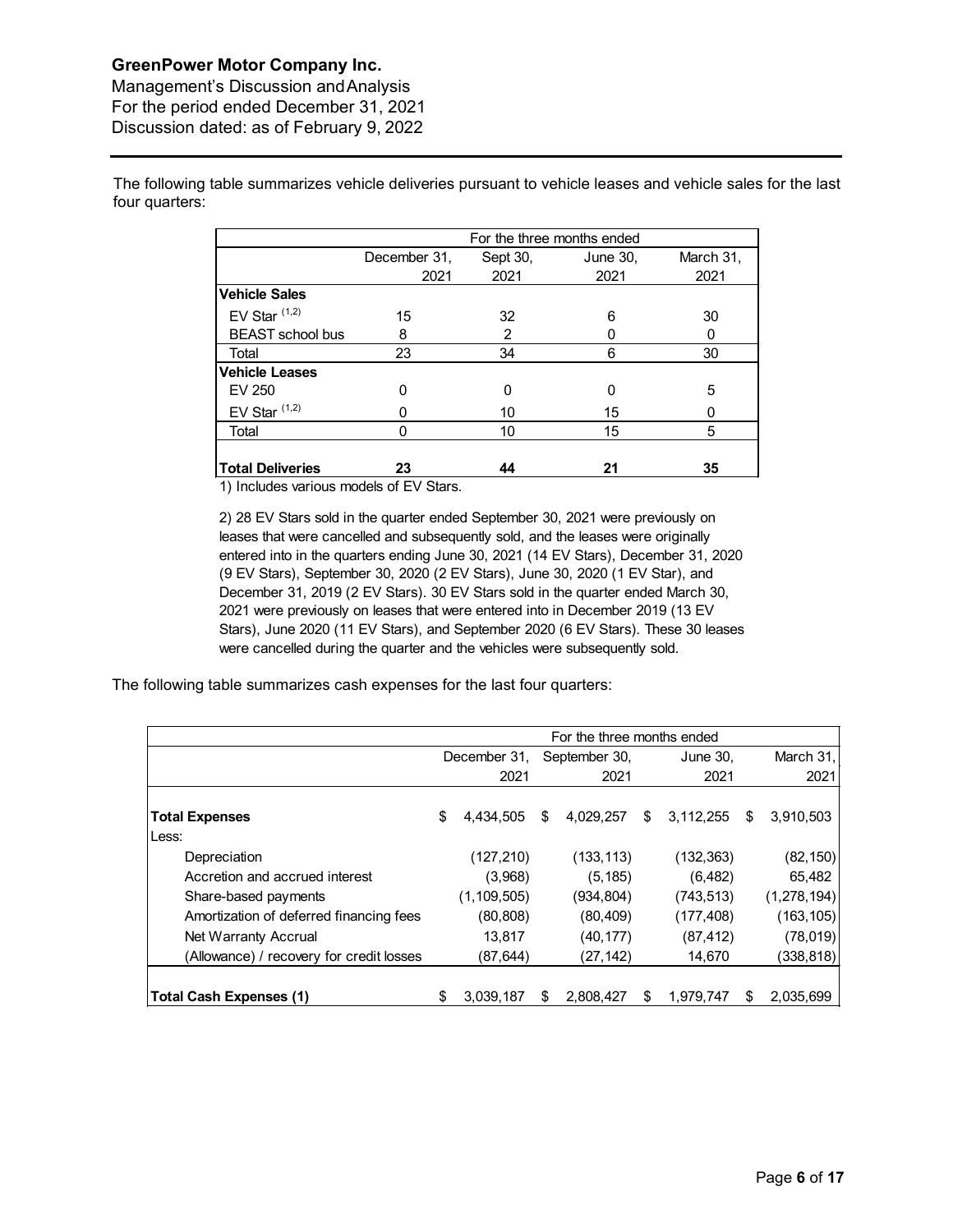Management's Discussion andAnalysis For the period ended December 31, 2021 Discussion dated: as of February 9, 2022

The following table summarizes adjusted EBITDA for the last four quarters:

|                                          | For the three months ended |             |    |               |   |                                   |  |             |
|------------------------------------------|----------------------------|-------------|----|---------------|---|-----------------------------------|--|-------------|
|                                          | December 31.               |             |    | September 30, |   | June 30.                          |  | March 31,   |
|                                          |                            | 2021        |    | 2021          |   | 2021                              |  | 2021        |
| Loss for the period<br>Plus:             | \$                         | (2,958,456) | S. |               |   | $(2,713,288)$ \$ $(2,261,623)$ \$ |  | (2,788,149) |
| Depreciation                             |                            | 127,210     |    | 133,113       |   | 132,363                           |  | 82,150      |
| Interest and accretion                   |                            | 94.103      |    | 87.211        |   | 184,271                           |  | 175,450     |
| Share-based payments                     |                            | 1,109,505   |    | 934,804       |   | 743,513                           |  | 1,278,194   |
| Allowance / (recovery) for credit losses |                            | 87,644      |    | 27,142        |   | (14, 670)                         |  | 338,818     |
| Net Warranty Accrual                     |                            | (13, 817)   |    | 40,177        |   | 87,412                            |  | 78,019      |
|                                          |                            |             |    |               |   |                                   |  |             |
| <b>Adjusted EBITDA (1)</b>               | S                          | (1,553,811) | \$ | (1,490,841)   | S | $(1, 128, 734)$ \$                |  | (835, 518)  |

## (1) Non-IFRS Financial Measures:

"Total Cash Expenses" as reflected above reflects the total expenses of the Company (total sales, general and administrative costs including interest and accretion, and the foreign exchange gain or loss) excluding depreciation, accretion and accrued interest, share-based payments, amortization of deferred financing fees, net warranty accrual and (allowance)/recovery for credit losses. Total Cash Expenses is a measure used by the Company as an indicator of cash expenses that excludes the impact of certain non-cash charges. Therefore, Total Cash Expenses gives the investor information as to the ongoing cash expenses from the operations of the business. However, Total Cash Expenses is not a measure of financial performance under IFRS and should not be considered a substitute for other financial measures of performance. Total Cash Expenses as calculated by GreenPower may not be comparable to Total Cash Expenses as calculated and reported by other companies.

"Adjusted EBITDA" as reflected above reflects net income or loss before interest, taxes, share-based payments, depreciation and amortization, allowance/(recovery) for credit losses and net warranty accrual. Adjusted EBITDA is a measure used by analysts and investors as an indicator of operating cash flow since it excludes the impact of movements in working capital items, non-cash charges and financing costs. Therefore, Adjusted EBITDA gives the investor information as to the cash generated from the operations of a business. However, Adjusted EBITDA is not a measure of financial performance under IFRS and should not be considered a substitute for other financial measures of performance. Adjusted EBITDA as calculated by GreenPower may not be comparable to Adjusted EBITDA as calculated and reported by other companies. The most comparable IFRS measure to Adjusted EBITDA is net income.

## **Liquidity**

At December 31, 2021, the Company had a cash and restricted cash balance of \$319,907 and working capital of \$29,385,551. The Company's line of credit has a maximum credit limit of up to \$8,000,000 and amounts available on the line of credit in excess of \$5,000,000 are subject to margining requirements, and as at December 31, 2021 the Line of Credit had a drawn balance of \$4,104,678. The Company manages its capital structure and makes adjustments to it based on available funds to the Company. The Company may continue to rely on additional financings and the sale of its inventory to further its operations and meet its capital requirements to manufacture EV vehicles, expand its production capacity and further develop its sales, marketing, engineering, and technical resources.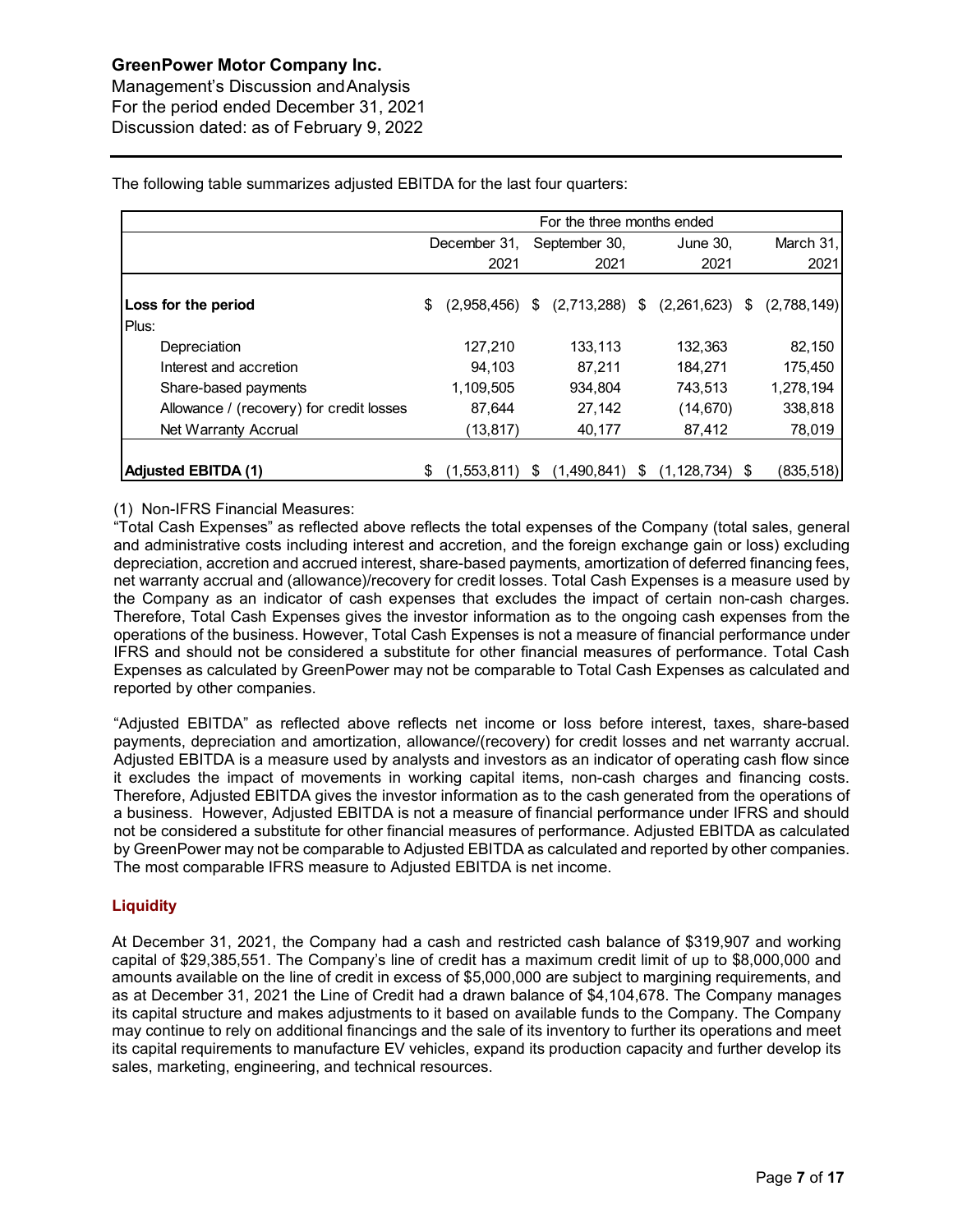Management's Discussion andAnalysis For the period ended December 31, 2021 Discussion dated: as of February 9, 2022

## **Capital Resources**

#### Three months ended December 31, 2021 and up to the date of this report Authorized: Unlimited number of common shares without par value Authorized: Unlimited number of preferred shares without par value

The Company has an incentive stock option plan whereby it grants options to directors, officers, employees, and consultants of the Company. On May 14, 2019, the Company replaced its Fixed Stock Option Plan (the "2016 Plan") with a Rolling Stock Option Plan (the "2019 Plan"). Under the terms of the 2019 Plan, the aggregate number of Options that can be granted under the 2019 Plan cannot exceed ten (10%) of the total number of issued and outstanding Shares, calculated on a non-diluted basis. The exercise price of options granted under the 2019 Plan may not be less than the minimum prevailing price permitted by the TSXV policies with a maximum term of 10 years.

The Company completed a seven-for-one share consolidation on August 28, 2020. All figures in this Note have been retroactively restated to give effect to this share consolidation.

On March 9, 2016, the shareholders approved the previous stock option plan which initially allowed for the issuance of up to 1,491,541 shares and which was subsequently further increased to allow up to 2,129,999 shares to be issued under the plan (the "2016 Plan"). Prior to the adoption of the 2016 Plan, the Company had adopted an incentive stock option plan (the "Plan"), whereby it could grant options to directors, officers, employees, and consultants of the Company.

|                                 |            |    | Exercise | <b>Balance</b> |         |            | Forfeited  | <b>Balance</b>    |
|---------------------------------|------------|----|----------|----------------|---------|------------|------------|-------------------|
|                                 |            |    |          |                |         |            |            |                   |
| <b>Expiry Date</b>              |            |    | Price    | March 31, 2021 | Granted | Exercised  | or Expired | December 31, 2021 |
| October 27, 2021                | CDN        | S  | 4.34     | 71,429         | ۰       | (71, 429)  |            |                   |
| February 2, 2022                | <b>CDN</b> | \$ | 5.25     | 65,286         |         |            |            | 65,286            |
| May 26, 2022                    | CDN        | S  | 5.25     | 148,214        |         |            |            | 148,214           |
| December 18, 2022               | CDN        | \$ | 3.15     | 25,000         |         | (10, 714)  |            | 14,286            |
| May 4, 2023                     | <b>CDN</b> | \$ | 3.50     | 70,357         |         |            |            | 70,357            |
| November 30, 2023               | <b>CDN</b> | S  | 3.01     | 50,000         |         |            |            | 50,000            |
| February 12, 2024               | CDN        | \$ | 3.50     | 78,571         |         | (5, 357)   |            | 73,214            |
| January 30, 2022                | CDN        | \$ | 2.59     | 19,643         |         | (1,786)    |            | 17,857            |
| January 30, 2025                | <b>CDN</b> | S  | 2.59     | 309,822        | ٠       | (17, 143)  |            | 292,679           |
| July 3, 2022                    | CDN        | \$ | 4.90     | 7,143          |         | (7, 143)   |            |                   |
| July 3, 2025                    | <b>CDN</b> | \$ | 4.90     | 49,643         |         | (2, 857)   | (1, 428)   | 45,358            |
| November 19, 2025               | US         | \$ | 20.00    | 300,000        |         |            |            | 300,000           |
| December 4, 2025                | US         | \$ | 20.00    | 20,000         |         |            |            | 20,000            |
| May 18, 2026                    | CDN        | \$ | 19.26    |                | 173,650 |            | (21, 250)  | 152,400           |
| December 10, 2026               | CDN        | \$ | 16.45    |                | 693,000 |            |            | 693,000           |
| Total outstanding               |            |    |          | 1,215,108      | 866,650 | (116, 429) | (22, 678)  | 1,942,651         |
| Total exercisable               |            |    |          | 882,964        |         |            |            | 923,386           |
| <b>Weighted Average</b>         |            |    |          |                |         |            |            |                   |
| Exercise Price (CDN\$)          |            |    |          | \$9.35         | \$17.01 | \$3.96     | \$18.36    | \$13.04           |
| Weighted Average Remaining Life |            |    |          | 3.1 years      |         |            |            | 3.5 years         |

The Company had the following incentive stock options granted under the 2019 Plan, and 2016 Plan that are issued and outstanding as at December 31, 2021:

As at December 31, 2021, there were 282,242 stock options available for issuance under the 2019 plan.

During the three months ended December 31, 2021, the Company incurred share-based compensation expense with a measured fair value of \$1,109,505 (December 31, 2021 - \$570,798). The fair value of the options granted and vested were recorded as share-based payments on the Consolidated Condensed Interim Statements of Operations and Comprehensive Loss. During the nine months ended December 31, 2021, the Company incurred share-based compensation expense with a measured fair value of \$2,787,822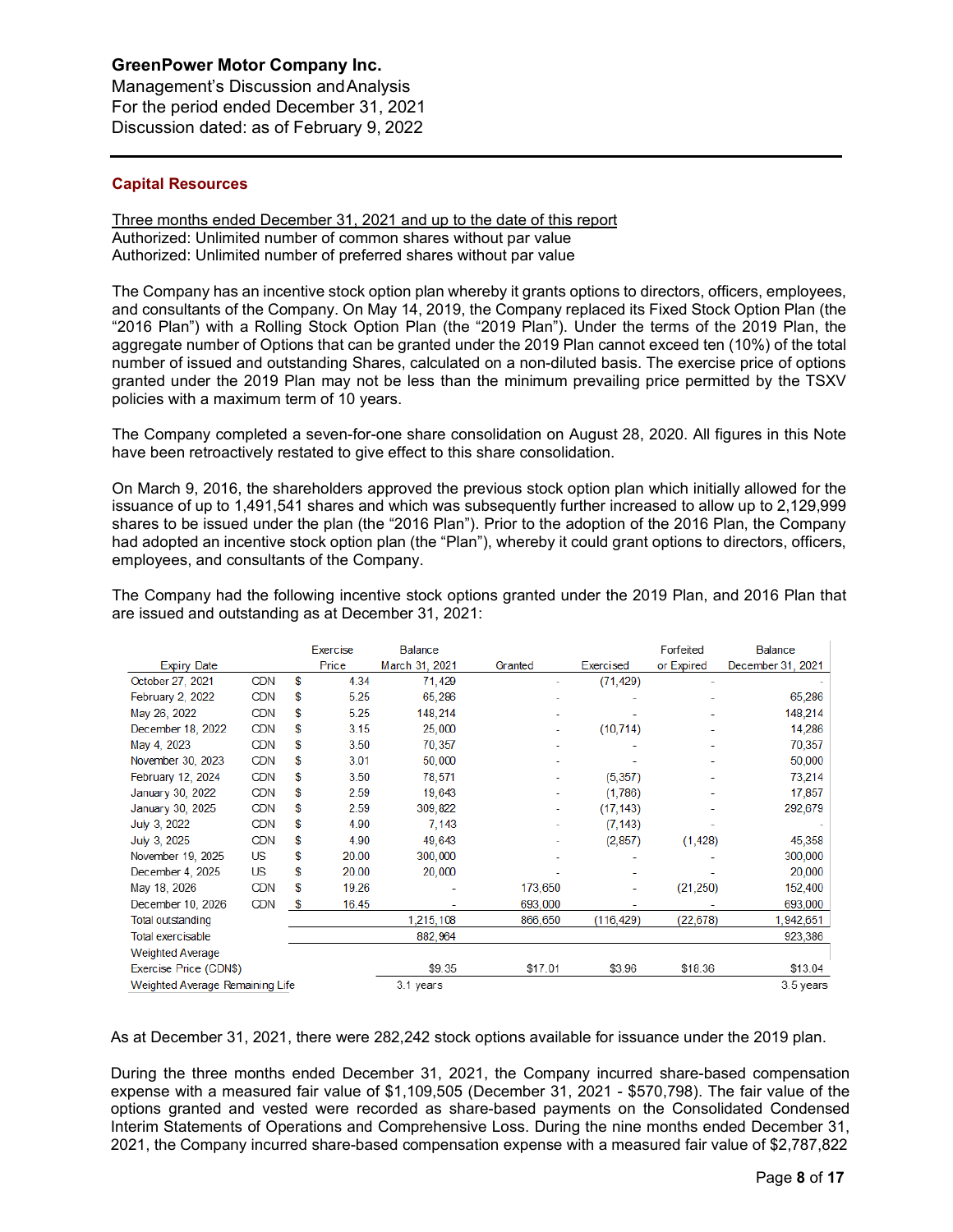Management's Discussion andAnalysis For the period ended December 31, 2021 Discussion dated: as of February 9, 2022

(December 31, 2020 - \$820,567). The fair value of the options granted and vested were recorded as sharebased payments on the Consolidated Condensed Interim Statements of Operations and Comprehensive Loss.

Subsequent to the end of the quarter the following shares were issued from the exercise of stock options:

- 14,286 shares were issued to each of four of GreenPower's directors at a price of CDN\$5.25 per share pursuant to the exercise of options: Malcolm Clay, David Richardson, Mark Achtemichuk and Fraser Atkinson (Chairman and CEO), and
- 8,035 shares were issued pursuant to the exercise of stock options at a weighted average price of CDN\$3.31 per share pursuant to the exercise of stock options, and
- 25,999 stock options exercisable at a weighted average exercise price of CDN\$3.42 expired unexercised or were forfeited.

As at December 31, 2021, the Company had outstanding warrants, enabling the holders to acquire common shares as follows:

|                         | <b>Exercise</b>   | <b>Balance</b> |               |                  |                       | <b>Balance</b>    |
|-------------------------|-------------------|----------------|---------------|------------------|-----------------------|-------------------|
| <b>Expiry Date</b>      | Price             | March 31, 2021 | <b>Issued</b> | <b>Exercised</b> | <b>Expired</b>        | December 31, 2021 |
| June 29, 2021           | <b>CDN \$4.55</b> | 628,571        | ۰.            | (628, 571)       | ٠                     |                   |
| September 25, 2021      | CDN \$3.50        | 491,072        | ۰             | (491,071)        | (1)                   |                   |
| October 12, 2021        | CDN \$3.50        | 53,571         | ٠             | (53, 571)        | ۰                     | ٠                 |
| March 14, 2022          | CDN \$4.20        | 685,714        | ۰             |                  |                       | 685,714           |
| May 6, 2023             | USD \$2.6677      | 53,035         | ٠             | (53,026)         | (9)                   |                   |
| May 8, 2023             | USD \$2.6677      | 13,703         |               | (13,703)         | -                     |                   |
| Total outstanding       |                   | 1,925,666      |               | (1,239,942)      | (10)                  | 685,714           |
| <b>Weighted Average</b> |                   |                |               |                  |                       |                   |
| Exercise Price (CDN\$)  |                   | 4.06           | NA \$         | 4.03             | -Ś<br>$3.41 \quad$ \$ | 4.20              |
| Weighted Average Life   |                   | 0.6 years      |               |                  |                       | 0.2 years         |

During the quarter ended December 31, 2021 GreenPower issued a total of 44,642 shares pursuant to the exercise of warrants at a price of CDN \$3.50 per share.

#### **Off-Balance Sheet Arrangements**

As of the date of this filing, the Company does not have any off-balance sheet arrangements that have, or are reasonably likely to have, a current or future effect on the results of operations or financial condition of the Company including, without limitation, such considerations as liquidity and capital resources that have not previously been discussed.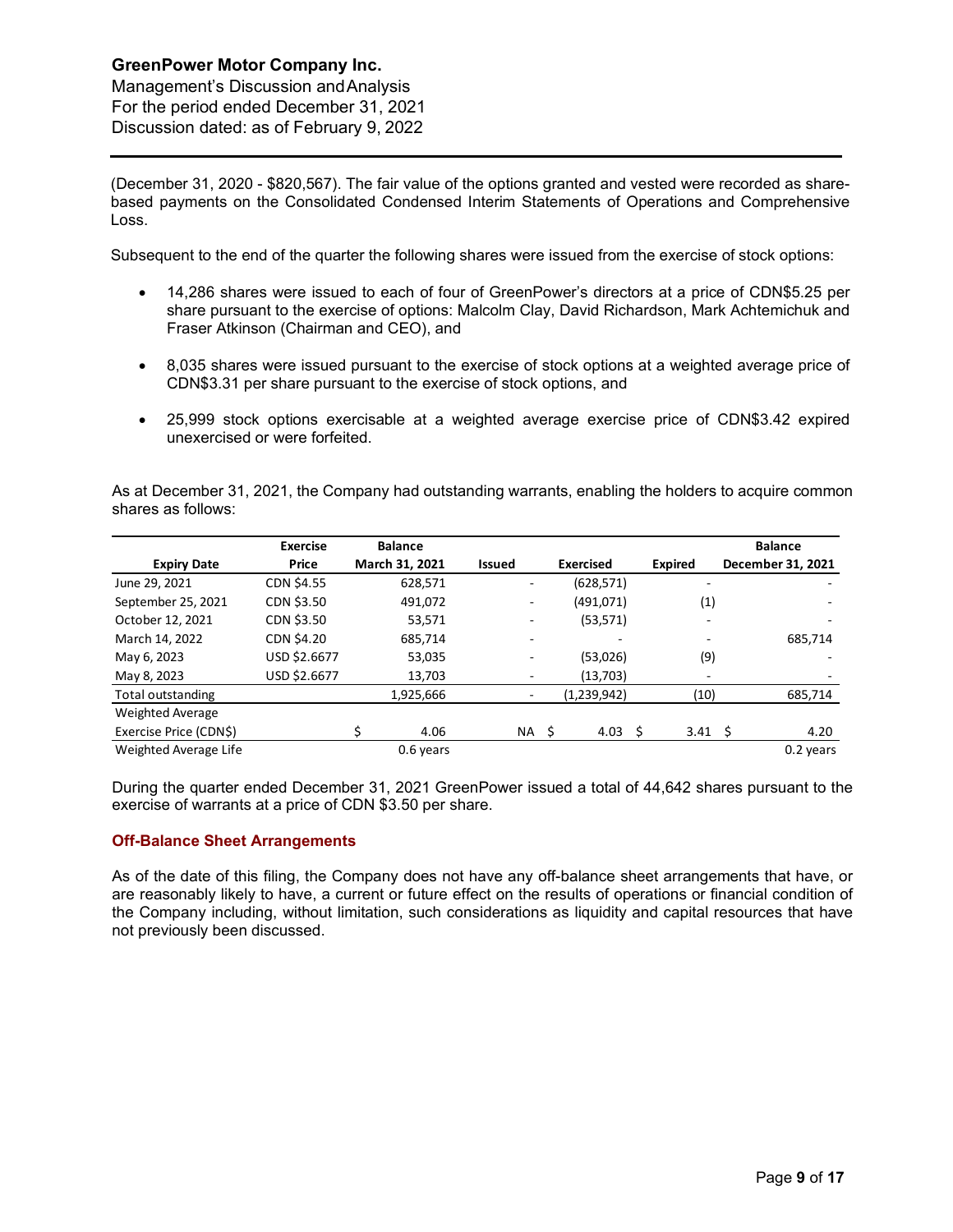Management's Discussion andAnalysis For the period ended December 31, 2021 Discussion dated: as of February 9, 2022

## **Related Party Transactions**

A summary of compensation for directors, officers and key management personnel is as follows:

|                           | <b>For the Nine Months Ended</b> |           |                                     |           |  |  |  |  |  |  |
|---------------------------|----------------------------------|-----------|-------------------------------------|-----------|--|--|--|--|--|--|
|                           |                                  |           | December 31, 2021 December 31, 2020 |           |  |  |  |  |  |  |
|                           |                                  |           |                                     |           |  |  |  |  |  |  |
| Salaries and Benefits (1) | Ś                                | 361,160   | S                                   | 370,763   |  |  |  |  |  |  |
| Consulting fees (2)       |                                  | 255,000   |                                     | 220,954   |  |  |  |  |  |  |
| Options Vested (3)        |                                  | 1,589,476 |                                     | 673,213   |  |  |  |  |  |  |
| Other (4)                 |                                  |           |                                     | 5,749     |  |  |  |  |  |  |
| Total                     |                                  | 2,205,636 |                                     | 1,270,679 |  |  |  |  |  |  |

- 1) Salaries and benefits incurred with officers and a former officer are included in Administrative fees on the Consolidated Condensed Interim Statements of Operations and Comprehensive Loss.
- 2) Consulting fees included in Administrative Fees on the Consolidated Condensed Interim Statements of Operations and Comprehensive Loss are paid to the current Chairman and CEO for management consulting services, as well as Director's fees paid to GreenPower's four independent directors.
- 3) Amounts recognized for related party stock-based compensation are included in Share-based payments on the Consolidated Condensed Interim Statements of Operations and Comprehensive Loss.
- 4) Other fees for truck and trailer rentals paid to a company that the CEO and Chairman of GreenPower was previously an officer and director and the former CEO of GreenPower is an officer and director. These costs are included in Transportation costs on the Consolidated Condensed Interim Statements of Operations and Comprehensive Loss.

Accounts payable and accrued liabilities at December 31, 2021 included \$98,756 (March 31, 2021 – \$95,741) owed to officers, directors, and companies controlled by officers and directors, and shareholders, which is non-interest bearing, unsecured and has no fixed terms of repayment.

A director of the Company and the Company's CEO and Chairman have each provided personal guarantees of \$2,510,000, or \$5,020,000 in total to support the Company's \$8 million line of credit. In consideration for these guarantees, in June 2018 the Company issued 628,571 non-transferrable common share purchase warrants exercisable at an exercise price of CDN \$4.55 per share that were exercised during the quarter ended June 30, 2021, and in March 2019 the Company issued 685,714 non-transferrable common share purchase warrants exercisable at an exercise price of CDN \$4.20 per share that expire on March 14, 2022.

On May 31, 2021 the Company issued 342,857 shares to a company beneficially owned by David Richardson, a director of GreenPower, pursuant to the exercise of 342,857 warrants at a price of CDN \$4.55 per warrant, for gross proceeds of CDN \$1,559,999.

On June 14, 2021 the Company issued 285,714 shares to a company beneficially owned by Fraser Atkinson, the Chairman and CEO of GreenPower, pursuant to the exercise of 285,714 warrants at a price of CDN \$4.55 per warrant, for gross proceeds of CDN \$1,299,999.

On August 24, 2021 the Company issued 357,143 shares to a company beneficially owned by David Richardson, a director of GreenPower, pursuant to the exercise of 357,143 warrants at a price of CDN \$3.50 per warrant, for gross proceeds of CDN \$1,250,001.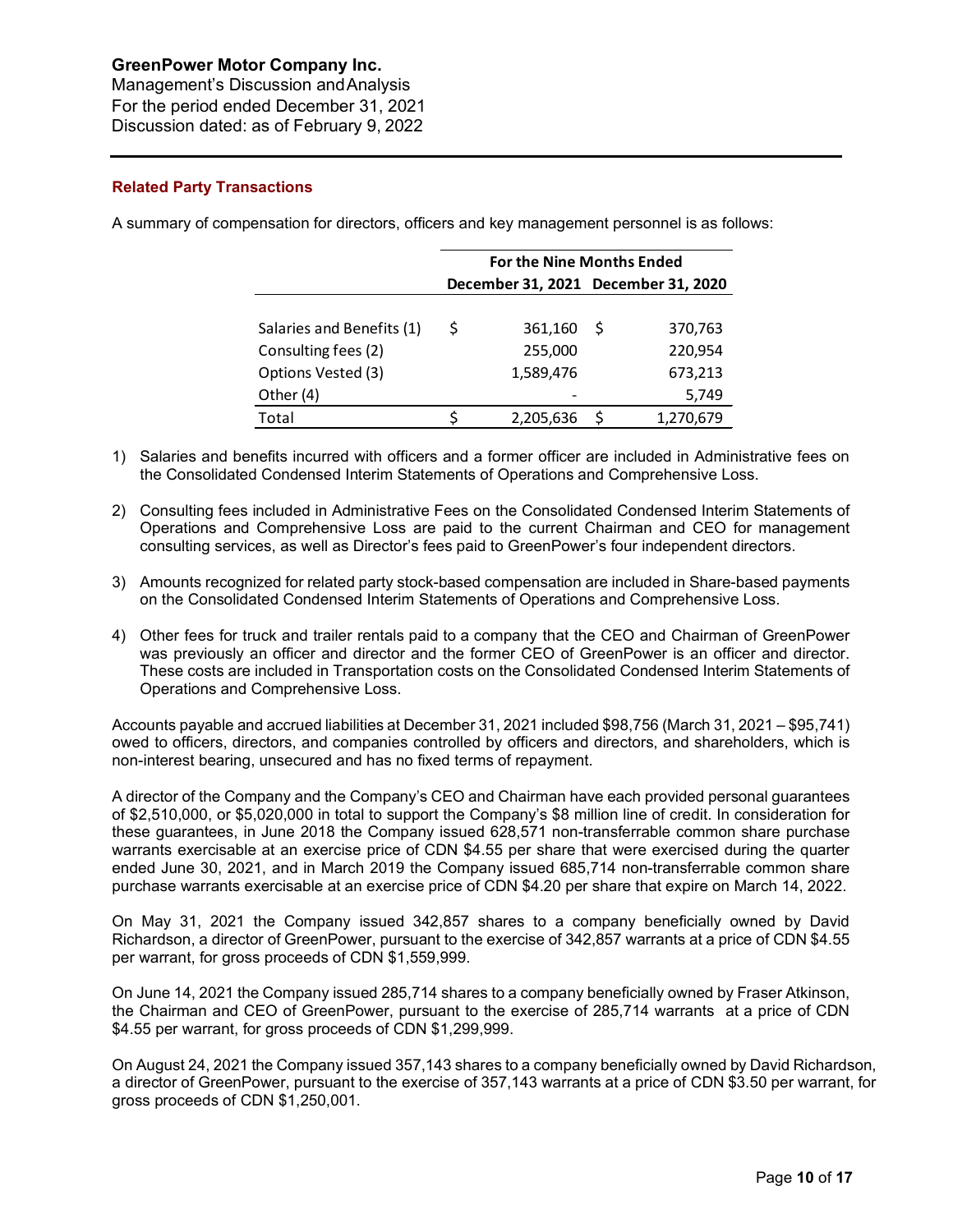Management's Discussion andAnalysis For the period ended December 31, 2021 Discussion dated: as of February 9, 2022

On August 27, 2021 the Company issued 80,357 shares to a company beneficially owned by Fraser Atkinson, the Chairman and CEO of GreenPower, pursuant to the exercise of 80,357 warrants at a price of CDN \$3.50 per warrant, for gross proceeds of CDN \$281,250.

On September 20, 2021 the Company issued 53,571 shares to Malcolm Clay, a director of GreenPower, pursuant to the exercise of 53,571 warrants at a price of CDN \$3.50 per warrant, for gross proceeds of CDN \$187,499.

On October 12, 2021 the Company issued 71,429 shares to Brendan Riley, the President and Director of GreenPower pursuant to the exercise of stock options, at a price of CDN \$4.34 per share for gross proceeds of CDN \$310,002.

On December 10, 2021 50,000 options were issued to each of seven officers and directors, for a total of 350,000 options, each exercisable at CDN\$16.45 per share and expiring on December 10, 2026.

On December 23, 2021 the Company issued 10,000 shares to Michael Sieffert, the CFO of GreenPower, pursuant to the exercise of stock options at a price of CDN\$2.59 per share for gross proceeds of CDN \$25,900.

Subsequent to the end of the quarter 14,286 shares were issued to each of four of GreenPower's directors at a price of CDN\$5.25 per share pursuant to the exercise of options: Malcolm Clay, David Richardson, Mark Achtemichuk and Fraser Atkinson (Chairman and CEO).

These transactions were measured at the exchange amount, which is the amount agreed upon by the transacting parties.

#### **New and Amended Standards**

#### *Adoption of accounting standards*

The Company did not adopt any new or amended accounting standards during the three months ended December 31, 2021.

#### *Future accounting pronouncements*

Certain new accounting standards and interpretations have been published by the IASB or the IFRS Interpretations Committee that are not mandatory for the December 31, 2021 reporting period.

The Company has reviewed new and revised accounting pronouncements that have been issued but are not yet effective. The Company has not early adopted any of these standards and is currently evaluating the impact, if any, that these standards might have on its consolidated condensed interim financial statements.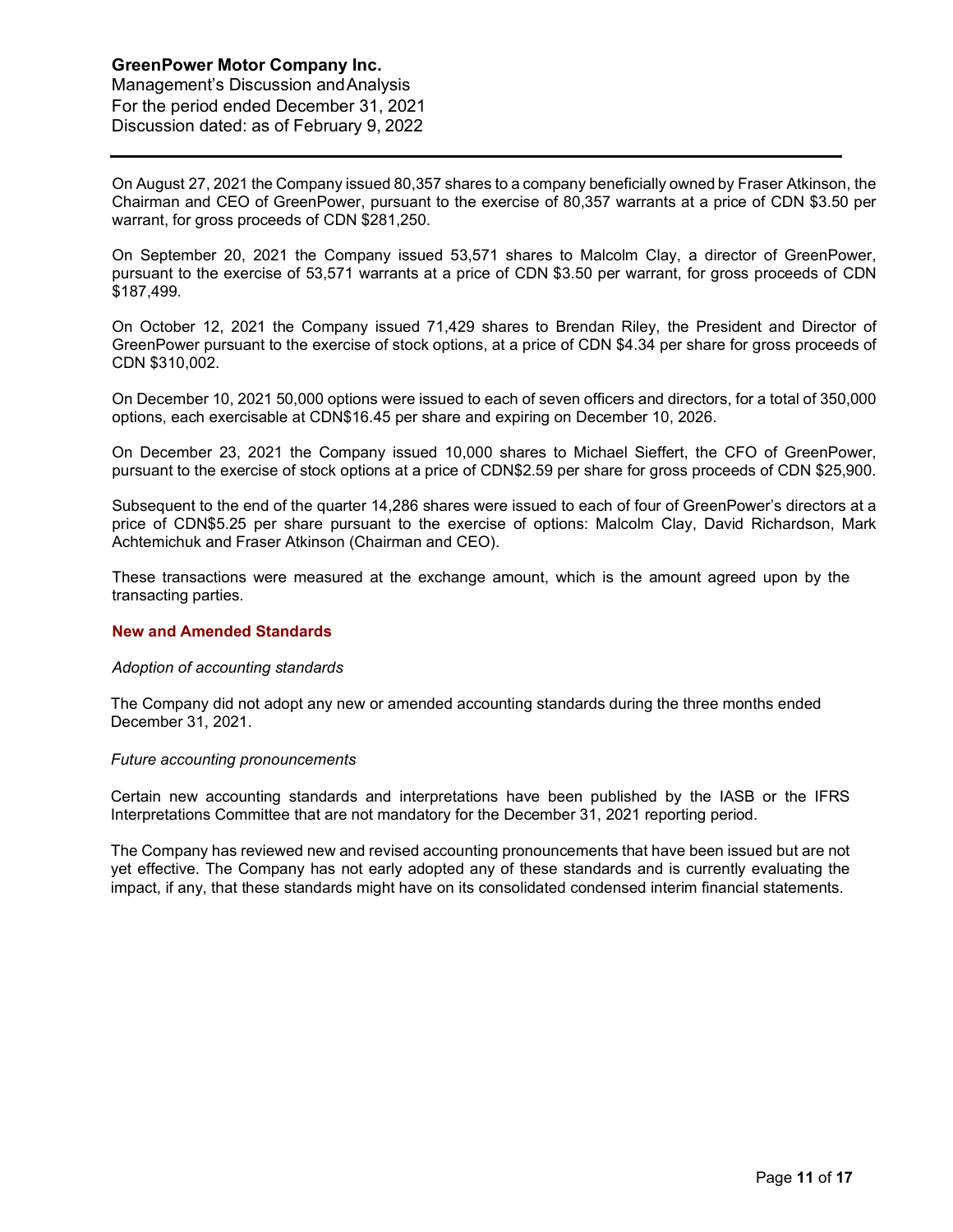Management's Discussion andAnalysis For the period ended December 31, 2021 Discussion dated: as of February 9, 2022

## **Critical Accounting Estimates**

Significant assumptions about the future and other sources of estimation uncertainty that management has made at the end of the reporting period, that could result in a material adjustment to the carrying amounts of assets and liabilities, in the event that actual results differ from assumptions made, relate to, but are not limited to, the inputs used in the Black-Scholes option pricing model to measure share-based compensation and warrants, determination of the useful life of equipment, the carrying value of accounts receivable and the promissory note receivable and the associated allowance for credit losses, net realizable value of inventory, provision for warranty expense, and the \$nil provision for income taxes. Critical estimates used in the preparation of these accounting statements include but are not limited to the following:

#### *Critical accounting judgments*

- i. the determination of the discount rate to use to discount the promissory note receivable, lease finance receivable and lease liabilities;
- ii. the determination of the functional currency of each entity within the consolidated Company;
- iii. the Company's ability to continue as a going concern.
- iv. The classification of leases as either financial leases or operating leases;
- v. The determination that there are no material matters requiring disclosures and/or recognition on the consolidated financial statements as either a provision, a contingent liability, or a contingent asset; and
- vi. The identification of performance obligations in revenue contracts and the determination of when they are satisfied.

#### **Financial Instruments**

The Company's financial instruments consist of cash and restricted cash, accounts receivable, finance lease receivables, promissory note receivable, line of credit, accounts payable and accrued liabilities, promissory note payable, and lease liabilities. As at December 31, 2021, the Company had working capital of \$29,385,551.

The Company has exposure to the following financial instrument related risks.

#### **Credit risk**

The Company's exposure to credit risk is on its cash, restricted cash, accounts receivable, promissory note receivable, and on its finance lease receivables. The maximum exposure to credit risk is their carrying amounts in the consolidated statement of Financial Statements.

Cash and restricted cash consist of cash bank balances held in major financial institutions in Canada and the United States with a high credit quality and therefore the Company is exposed to minimal risk. The Company assesses the credit risk of its account receivable, lease finance receivables and promissory note receivable at each reporting period end and on an annual basis. As at December 31, 2021 the Company recognized an allowance for credit losses, net of recoveries, of \$135,775, against its accounts receivable (December 31, 2020 – \$8,278).

#### **Liquidity risk**

The Company tries to ensure that there is sufficient capital in order to meet short-term business requirements, after taking into account the Company's cash balances and available liquidity consisting of available credit of \$3,895,322 on the Company's \$8 million operating line of credit. The Company's cash is invested in bank accounts at major financial institutions in Canada and the United States and is available on demand. The Company will continue to rely on additional financings to further its operations and meet its capital requirements.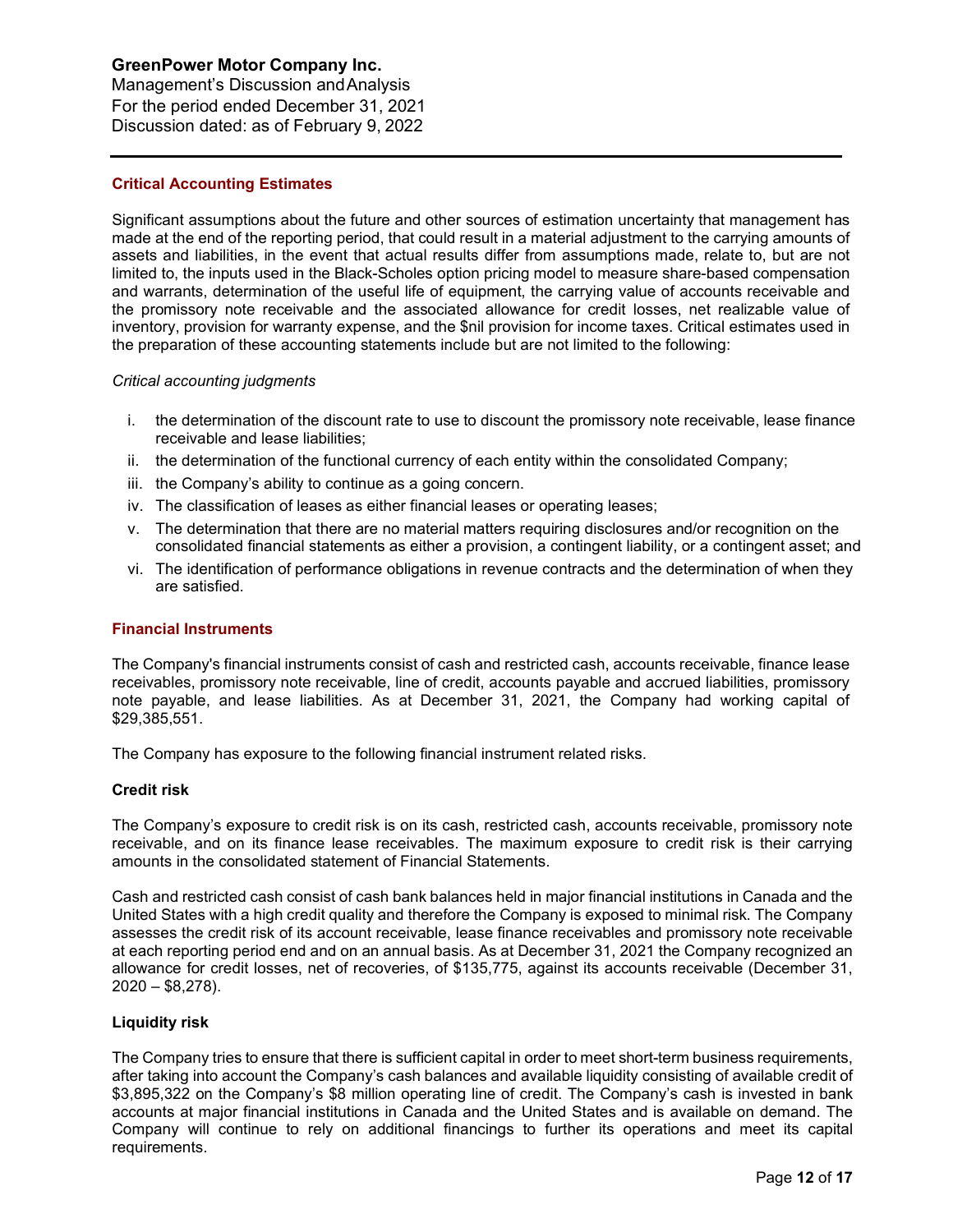Management's Discussion andAnalysis For the period ended December 31, 2021 Discussion dated: as of February 9, 2022

## **Market risks**

Market risk is the risk of loss that may arise from changes in market factors such as interest rates and foreign exchange. The Company is exposed to interest rate risk with respect to its Line of Credit and the Company believes interest rate risk is not material.

The Company is exposed to foreign exchange risk as it conducts business in both the United States and Canada. Management monitors its foreign currency balances but the Company does not engage in any hedging activities to reduce its foreign currency risk.

At December 31, 2021, the Company was exposed to currency risk through the following monetary assets and liabilities in CDN Dollars.

| Cash                                     | S   | 56.609     |
|------------------------------------------|-----|------------|
| Accounts Receivable                      | S   | 119.960    |
| Lease Finance Receivable                 | £.  | 101.913    |
| Promissory Notes Receivable              | S   | 130.909    |
| Accounts Payable and Accrued Liabilities | \$. | (138, 898) |

The CDN/USD exchange rate as at December 31, 2021 was \$0.7888 (March 31, 2021 - \$0.7952). Based on the net exposure and assuming all other variables remain constant, a 10% change in the appreciation or depreciation of the Canadian dollar relative to the US dollar would result in a change of approximately \$21,300 to other comprehensive income/loss.

#### **Capital Management**

The Company's capital management objective is to obtain sufficient capital to develop new business opportunities for the benefit of its shareholders. To meet these objectives, management monitors the Company's ongoing capital requirements on specific business opportunities on a case-by-case basis. The capital structure of the Company consists of cash, operating line of credit, and equity attributable to common shareholders, consisting of issued share capital and deficit. The Company is exposed to externally imposed capital requirements with respect to its line of credit.

During the second quarter of fiscal 2021 the Company completed an initial public offering and concurrent private placement for gross proceeds of US\$37.7 million less underwriting discounts and offering costs. As at December 31, 2021, the Company had a cash and restricted cash balance of \$319,907, working capital of \$29,385,551, available credit of \$3,895,322 on the Company's operating line of credit, accumulated deficit of (\$39,558,755), and shareholder's equity of \$35,372,237. Subject to market conditions and other factors the Company may raise additional capital in the future to fund and grow its business for the benefit of shareholders. The Company may need to raise additional funds in order to continue as a going concern and there can be no assurance that sufficient funding, including adequate financing, will be available. The ability of the Company to arrange additional financing in the future depends in part on prevailing capital market conditions and the profitability of its operations. These material uncertainties may cast significant doubt on the Company's ability to continue as a going concern.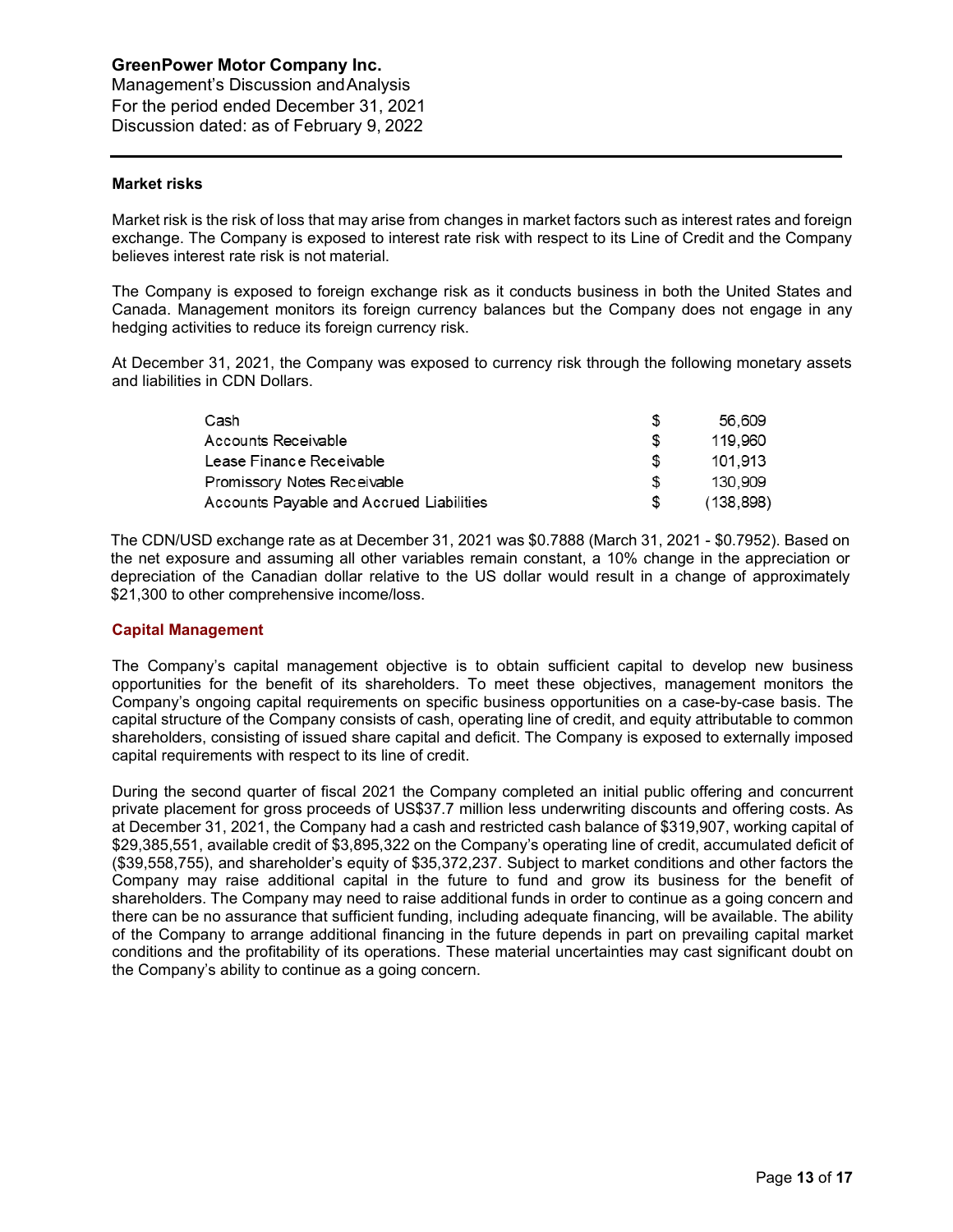Management's Discussion andAnalysis For the period ended December 31, 2021 Discussion dated: as of February 9, 2022

## **Outlook**

For the immediate future, the Company plans to:

- Complete production and delivery of several models of EV Stars and BEAST school buses currently in various stages of production;
- Deliver the remaining vehicles in finished goods inventory;
- Complete the setup of the West Virginia school bus manufacturing facility and begin production of all-electric school buses in the new facility;
- Continue to develop and expand sales opportunities and increase sales backlog;
- Further develop its sales and marketing, engineering and technical resources and capabilities.

## **Capitalization and Outstanding Security Data**

The total number of common shares issued and outstanding is 22,248,931 as of December 31, 2021. There are no preferred shares issued and outstanding.

An incentive stock option plan was established for the benefit of directors, officers, employees and consultants of the Company. As of December 31, 2021, there are 1,942,651 options granted and outstanding. The total number of common share warrants outstanding as of the same date is 685,714.

As at February 9, 2022 the company had 22,314,110 issued shares, 1,851,473 options outstanding, and 685,714 warrants outstanding.

## **Disclosure of Internal Controls**

Management is responsible for establishing and maintaining disclosure controls and procedures in order to provide reasonable assurance that material information relating to the Company is made known to them in a timely manner and that information required to be disclosed is reported within time periods prescribed by applicable securities legislation. There are inherent limitations to the effectiveness of any system of disclosure controls and procedures, including the possibility of human error and the circumvention or overriding of the controls and procedures. Accordingly, even effective disclosure controls and procedures can only provide reasonable assurance of achieving their control objectives. The Company's CEO and CFO have concluded that disclosure controls and procedures as at December 31, 2021 were effective.

#### **Risk Factors**

Investing in the common shares of the Company involves risk. Prospective investors should carefully consider the risks described below, together with all of the other information included in this MD&A before making an investment decision. If any of the following risks actually occurs, the business, financial condition or results of operations of the Company could be harmed. In such an event, the trading price of the common shares could decline and prospective investors may lose part or all of their investment.

#### Operational Risk

The Company is exposed to many types of operational risks that affect all companies. Operational risk is the risk of loss resulting from inadequate or failed internal processes, people and/or systems. Operational risk is present in all of the Company's business activities, and incorporates exposure relating to fiduciary breaches, product liability claims, product recalls, regulatory compliance failures, legal disputes, business disruption, technology failures, business integration, damage to physical assets, employee safety, dependence on suppliers, foreign exchange fluctuations, insurance coverage and rising insurance costs. Such risks also include the risk of misconduct, theft or fraud by employees or others, unauthorized transactions by employees, operational or human error or not having sufficient levels or quality of staffing resources to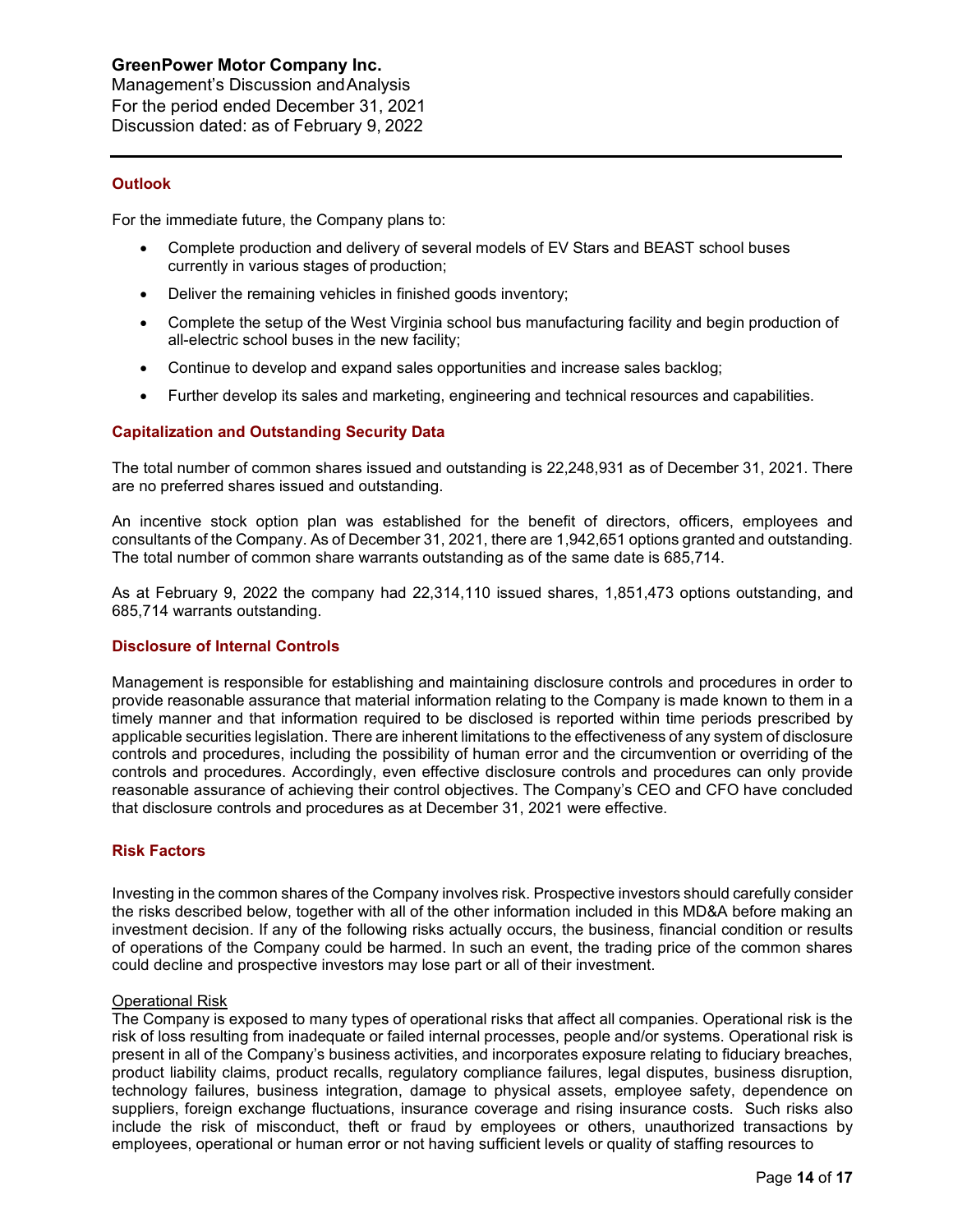Management's Discussion andAnalysis For the period ended December 31, 2021 Discussion dated: as of February 9, 2022

successfully achieve the Company's strategic or operational objectives. The occurrence of an event caused by an operational risk that is material could have a material adverse effect on the Company's business, financial condition, liquidity and operating results.

## COVID-19 Global Pandemic

The Company faces risks from the COVID-19 global pandemic which has had, and may continue to have, a material adverse impact on our business and financial condition. While we have recently seen a gradual reopening of the economy, and a resumption of travel and sales activity, this activity is not at the level it was prior to the pandemic and the future impact of the COVID-19 global pandemic is inherently uncertain, and may negatively impact the financial ability of our customers to purchase vehicles from us, of our suppliers' ability to deliver products used in the manufacture of our all-electric vehicles, in our employees' ability to manufacture our vehicles and to carry out their other duties in order to sustain our business, and in our ability to collect certain receivables owing to us, among other factors. These factors may continue to have a negative impact on our financial results, operations, outlook, goals, growth prospects, cash flows, liquidity and share price, and the potential timing, severity, and ultimate duration of any potential negative impacts is uncertain.

#### No Operating History

The Company has not paid any dividends and may not produce earnings or pay dividends in the immediate or foreseeable future.

## Reliance on Management

The Company is relying solely on the past business success of its directors and officers. The success of the Company is dependent upon the efforts and abilities of its directors, officers and employees. The loss of any of its directors, officers or employees could have a material adverse effect upon the business and prospects of the Company.

## Volatile Operating Results

Our orders with our customers generally require time-consuming customization and specification. We incur significant operating expenses when we are building a bus prior to sale or designing and testing a new bus. If there are delays in the sale of buses to customers, such delays may lead to significant fluctuations in results of operations from quarter to quarter, making it difficult to predict our financial performance on a quarterly basis.

#### Competition in the industry

The Company competes against a number of existing manufacturers of all-electric buses, traditional diesel buses and other buses with various models based on size, purpose or performance features. The Company competes in the non-diesel or alternative fuel segment of this market. Several of the company's competitors, both publicly listed and privately owned, have recently raised a significant amount of capital to invest in the growth and development of their businesses which has increased the competitive threat from several wellcapitalized competitors. In addition to existing competitors in various market segments, there is the potential for future competitors to enter the market over the next several years.

#### Current requirements and regulations may change or become more onerous

The Company's products must comply with local regulatory and safety requirements in order to be allowed to operate within the relevant jurisdiction or to qualify for funding. These requirements are subject to change and one regulatory environment is not indicative of another.

#### Reliance on Key Suppliers

Our products contain numerous purchased parts which we source globally directly from suppliers, some of which are single-source suppliers, although we attempt to qualify and obtain components from multiple sources whenever feasible. Any significant increases in our production may require us to procure additional components in a short amount of time, and in the past we have also replaced certain suppliers because of their failure to provide components that met our quality control standards or our timing requirements. There is no assurance that we will be able to secure additional or alternate sources of supply for our components or develop our own replacements in a timely manner, if at all. If we encounter unexpected difficulties with key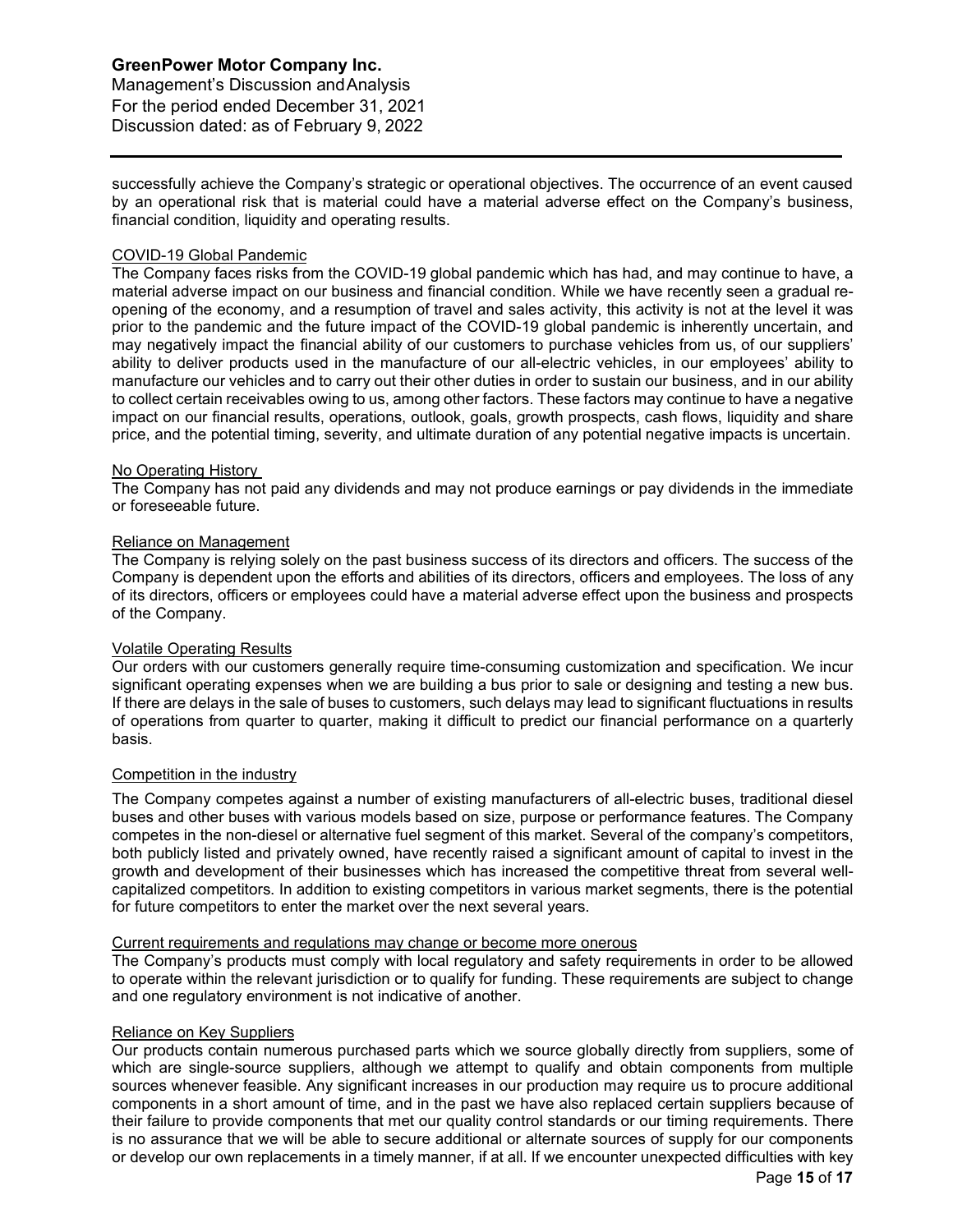Management's Discussion andAnalysis For the period ended December 31, 2021 Discussion dated: as of February 9, 2022

suppliers, and if we are unable to fill these needs from other suppliers, we could experience production delays and potential loss of access to important technology and parts for producing, servicing and supporting our products.

#### Provision for Warranty Costs

The Company offers warranties on the transit, charter and school buses it sells. Management estimates the related provision for future warranty claims based on historical warranty claim information as well as recent trends that might suggest past cost information may differ from future claims. Factors that could impact the estimated claim information include the success of the Company's productivity and quality initiatives as well as parts and labour costs. Actual warranty expense will differ from the provisions which are estimated by management.

## Sales, Marketing, Government Grants and Subsidies

Presently, the initial price of the Company's products are higher than a traditional diesel bus and certain grants and subsidies are available to offset these higher prices. These grants and subsidies include but are not limited to the Hybrid and Zero-Emission Truck and Bus Voucher Incentive Project ("HVIP") from the California Air Resources Board ("CARB") in partnership with Calstart, the Specialty-Use Vehicle Incentive Program funded by the Province of British Columbia, Canada, the clean trucks NYSERDA program and the New York Voucher Incentive Program in the state of New York, the South Coast AQMD funding in California, Federal Transit Authority funding for eligible transit properties across the US, and VW Mitigation Trust Funds allocated to programs throughout the US. The ability for potential purchasers to receive funding from these programs is subject to the risk of the programs being funded by governments, and the risk of the delay in the timing of advancing funds to the specific programs. To the extent that program funding is not approved, or if the funding is approved but timing of advancing of funds is delayed, subject to cancellation, or otherwise uncertain, this could have a material adverse effect on our business, financial condition, operating results and prospects.

## Litigation and Legal Proceedings

As of the date of this report the Company is not currently a party to any litigation or legal proceedings which are material, either individually or in the aggregate. However, the company may in the future be involved in litigation or legal proceedings that are material and may require recognition as a provision or contingent liability on the Company's financial statements. The Company has filed a civil claim against the prior CEO and Director of the Company in the Province of British Columbia, and the prior CEO and Director has filed a response with a counterclaim for wrongful dismissal in the Province of British Columbia. He has also filed a claim for wrongful dismissal in the state of California, which has been stayed. In addition, a company owned and controlled by a former employee who provided services to a subsidiary company of GreenPower until August 2013 filed a claim for breach of confidence against GreenPower in July 2020. In May 2021 GreenPower did not renew the dealership agreement with Creative Bus Sales ("CBS"), and CBS is disputing that it should have been renewed. In spite of this dispute, GreenPower continues to work on customer orders with CBS. The Company does not expect the outcome of either its claim, or the claims filed against it, to be material, and as of the date of this report the resolution of these claims, including the potential timing or financial impact of these claims is inherently uncertain.

## Tariffs and Trade Restrictions

The United States and China signed a trade agreement in January 2020 after a trade war between the two countries that led to the implementation of tariffs on approximately \$360 billion of Chinese imports to the United States. GreenPower's buses include parts and components imported from China, and tariffs are applied to imports of these products to the United States. These tariffs have increased the cost of GreenPower's buses imported to the United States and have had and are expected to continue to have a negative impact on our gross margins, profitability, financial performance and financial position. Any escalation of the tariffs on imported goods from China and other countries to the United States, or the imposition of other types of trade restrictions, will cause further negative impacts to our gross margin, profitability, financial performance and financial position.